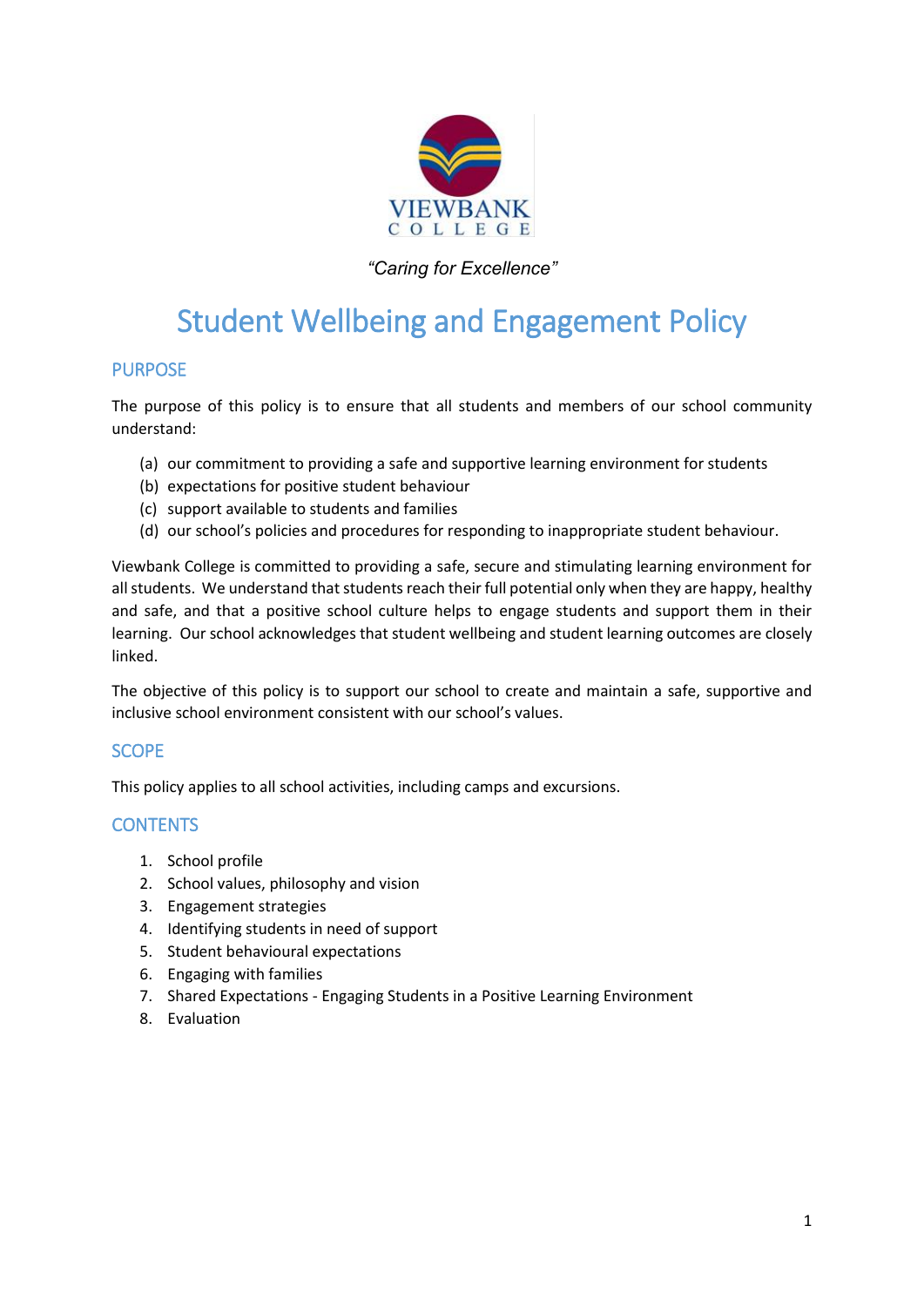# **POLICY**

# 1. School profile

Viewbank College was formed in 1994 as a result of a merge between Banyule High School and Rosanna East High School. Both schools had a long tradition of offering an excellent education to students from Heidelberg, Rosanna and the surrounding areas.

Our school grounds sit in a mostly residential area with close access to the Banyule Flats and Wetlands. We are surrounded by a supportive community. Most students that attend our school live locally and catch the bus, walk or ride their bike to school.

The Viewbank College student population has grown significantly over the past 10 years.

Our school has become much more culturally diverse in this time. We have 34% of families having a language background other than English (LOTE), with the largest LOTE groups being Chinese (Mandarin), Vietnamese and Somali. We are proud of our diversity and inclusive school community and look for opportunities to celebrate this.

We strive to provide a nurturing and challenging environment that empowers students to reach their personal best, both academically and socially.

# 2. School values, philosophy and vision

Viewbank College is a dynamic learning community, with a focus providing high quality educational opportunities that develop the potential of all its students. Our learning environment is caring and prioritises the personal and academic growth of all students.

We build active partnerships between staff, students and parents. We value a sense of individual worth and achievement, building curious, adaptable, resilient and ethical members of the community.

Viewbank College is a lead school in promoting Respectful Relationships. At the heart of our community, our College Pledge underpins the way we relate to each other on a daily basis.

**"At Viewbank College, we are committed to building respectful relationships every day. We pledge to continue to build a respectful environment that is inclusive, positive, safe and caring, promotes empowerment and strives for equity. We will honour the diversity of everyone within our community and embrace every background, experience, gender, sexuality, ability, age, culture and religion."**

Our school's vision is to empower students to reach their personal best, and fully equip them to contribute positively to society as happy, healthy young adults.

#### 3. Engagement strategies

Viewbank College has developed a range of strategies to promote engagement, positive behaviour and respectful relationships for all students in our school. We acknowledge that some students may need extra social, emotional, physical/access or educational support at school, and that the needs of students will change over time as they grow and learn.

#### Universal

high and consistent expectations of all staff, students and parents and carers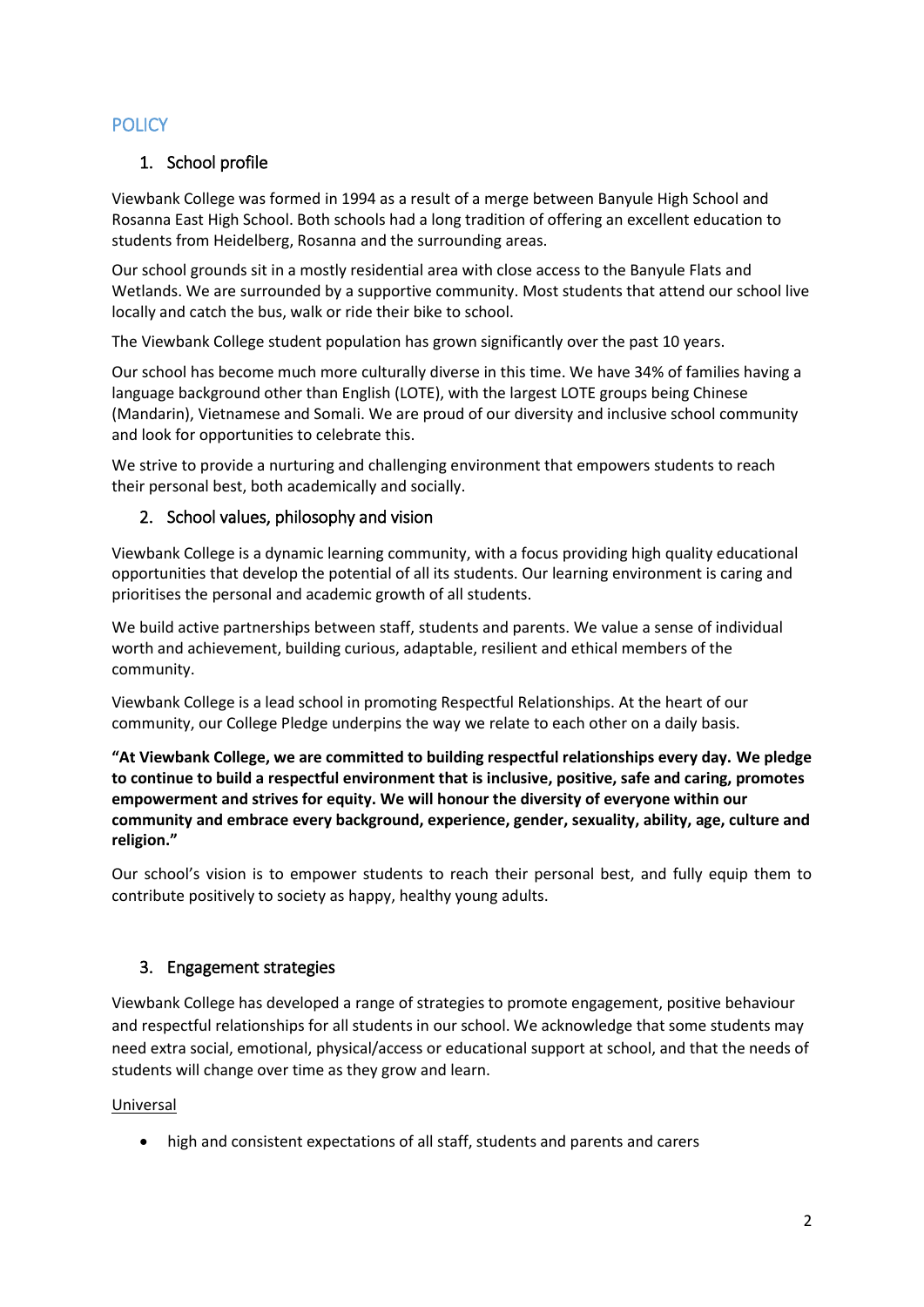- prioritise positive relationships between staff and students, recognising the fundamental role this plays in building and sustaining student wellbeing
- creating a culture that is inclusive, engaging and supportive
- welcoming all parents/carers and being responsive to them as partners in learning
- analysing and being responsive to a range of school data such as attendance, Attitudes to School Survey, parent survey data, student management data and school level assessment data
- deliver a broad curriculum including access to VET programs and VCE and to ensure that students are able to choose subjects and programs that are tailored to their interests, strengths and aspirations
- teachers at Viewbank College work according the DET Framework for Improving Student Outcomes and use the 'Gradual Release of Responsibility' instructional framework to ensure an explicit, common and shared model of instruction to ensure that evidenced-based, high yield teaching practices are incorporated into all lessons.
- teachers at Viewbank College adopt a broad range of teaching and assessment approaches to effectively respond to the diverse learning styles, strengths and needs of our students and follow the standards set by the Victorian Institute of Teaching
- our school's Statement of Values are incorporated into our curriculum and promoted to students, staff and parents so that they are shared and celebrated as the foundation of our school community
- carefully planned transition programs to support students moving into different stages of their schooling
- positive behaviour and student achievement is acknowledged in the classroom, and formally in house assemblies and communication to parents
- monitor student attendance and implement attendance improvement strategies at a wholeschool, cohort and individual level
- students have the opportunity to contribute to and provide feedback on decisions about school operations through the Student Representative Council and other forums including year group meetings, house meetings and Peer Support Groups. Students are also encouraged to speak with their teachers, House Leaders, Heads of House, Assistant Principals and Principal whenever they have any questions or concerns.
- create opportunities for cross-age connections amongst students through Launch, production, swimming, athletics, music programs and peer support programs
- All students are welcome to self-refer to Student Wellbeing, First Aid Staff, House Leaders, Heads of House, Assistant Principal and Principal if they would like to discuss a particular issue or feel as though they may need support of any kind. We are proud to have an 'open door' policy where students and staff are partners in learning
- we engage in school wide positive behaviour support with our staff and students, which includes programs such as:
	- o Respectful Relationships
	- o Safe Schools
- programs, incursions and excursions developed to address issue specific behaviour (i.e. anger management programs)
- opportunities for student inclusion (i.e. sports teams, clubs, recess and lunchtime activities)
- Student mentor programs, peers support programs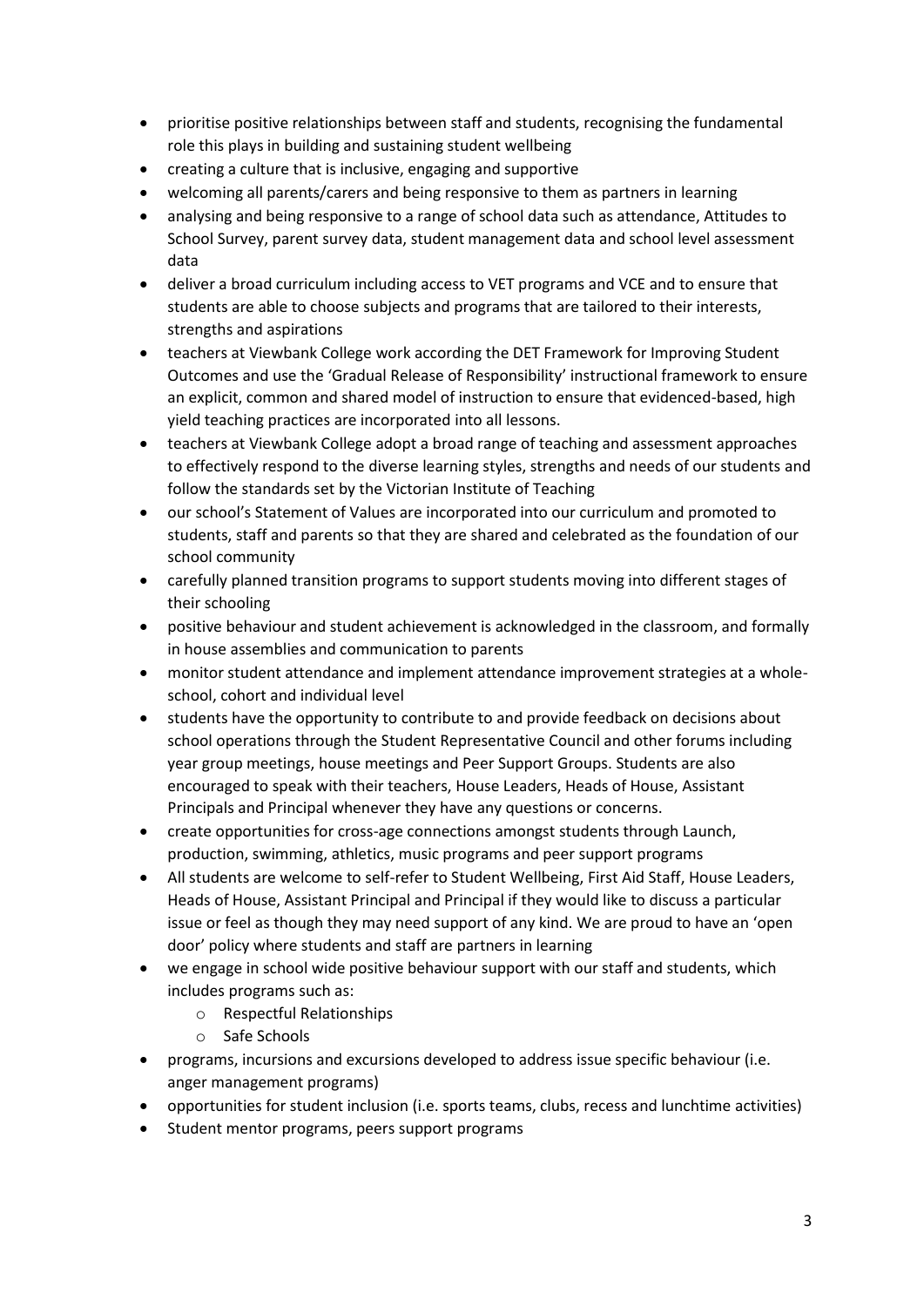#### Targeted

- each student will have a House Leader, an advocate who will monitor the health and wellbeing of students in their care, and act as a point of contact for students who may need additional support
- all students from Year 10 and above will be assisted to develop a Career Action Plan, with targeted goals and support to plan for their future
- connect all Koorie students with a Koorie Engagement Support Officer
- all students in Out of Home Care will be appointed a Learning Mentor, have an Individual Education Plan and will be referred to Student Support Services for an Educational Needs Assessment
- Viewbank College assists students to plan their Year 10 work experience, supported by their Career Action Plan
- wellbeing and health staff will undertake health promotion and social skills development in response to needs identified by student wellbeing data, classroom teachers or other school staff each year
- staff will apply a trauma-informed approach to working with students who have experienced trauma
- Literacy and Numeracy support for students identified through data collected by staff at critical times during the year. Additional teachers in the classrooms to support

#### Individual

- building constructive relationships with students at risk or students who are vulnerable due to complex individual circumstances
- meetings with student and their parent/carer to talk about how best to help the student engage with school
- developing an Individual Education Plan and/or a Behaviour Support Plan
- consider if any environmental changes need to be made, for example changing the classroom set up
- referring the student to:
	- o school-based wellbeing supports
	- o Student Support Services
	- $\circ$  Appropriate external supports such as council based youth and family services, other allied health professionals, headspace, child and adolescent mental health services or ChildFirst
	- o Re-engagement programs such as Navigator

Where necessary the school will support the student's family to engage by:

- being responsive and sensitive to changes in the student's circumstances and health and wellbeing
- collaborating, where appropriate and with the support of the student and their family, with any external allied health professionals, services or agencies that are supporting the student
- monitoring individual student attendance and developing an Attendance Improvement Plans in collaboration with the student and their family
- running regular Student Support Group meetings for all students:
	- o with a disability
	- o in Out of Home Care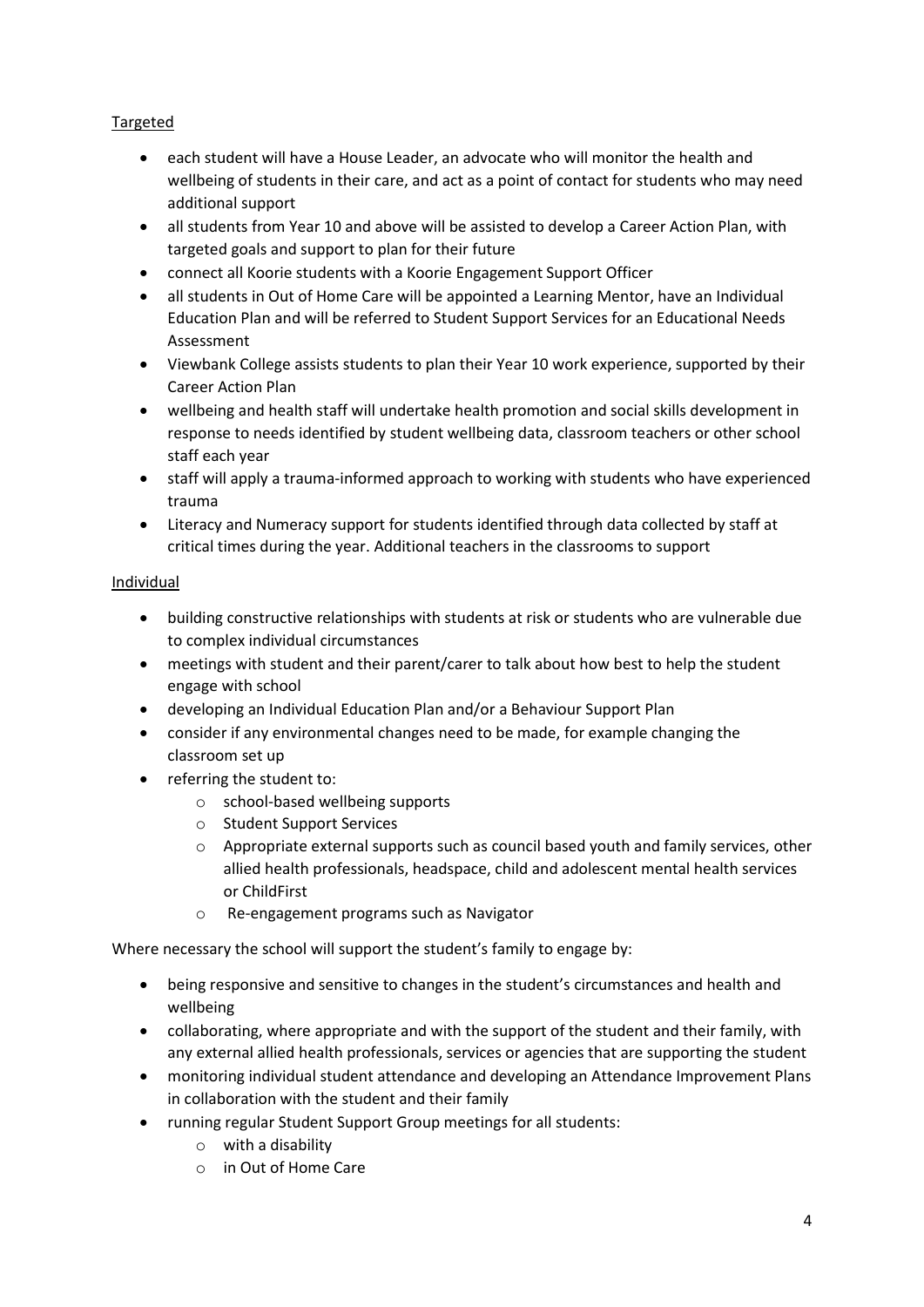o and with other complex needs that require ongoing support and monitoring.

#### 4. Identifying students in need of support

Viewbank College is committed to providing the necessary support to ensure our students are supported intellectually, emotionally and socially. The Middle School and Senior School team plays a significant role in developing and implementing strategies help identify students in need of support and enhance student wellbeing. Viewbank College will utilise the following information and tools to identify students in need of extra emotional, social or educational support:

- personal, health and learning information gathered upon enrolment and while the student is enrolled
- attendance records
- academic performance
- observations by school staff such as changes in engagement, behaviour, self-care, social connectedness and motivation
- attendance, detention and suspension data
- engagement with families
- self-referrals or referrals from peers to see wellbeing staff

#### 5. Student behavioural expectations

Behavioural expectations of students, staff and families are grounded in our school's Pledge and Values. Student bullying behaviour will be responded to consistently with the Bullying prevention policy.

Viewbank College has developed a Positive Behaviour Matrix that outlines a four-step skills continuum that is designed to allow students, teachers and parents to be able to reflect on where a learner is currently at with skill areas involved in being able to effectively engage positively in the learning program (see Appendix 2). It can be used by students in identifying learning strengths and challenges in an ongoing way, and to identify specific things they can do to grow. Students and teachers can use this information to set meaningful goals and strategies to target key areas for growth and improvement.

When a student acts in breach of the behaviour standards of our school community, Viewbank College will institute a staged response, consistent with the Department's Student Engagement and Inclusion Guidelines. Where appropriate, parents will be informed about the inappropriate behaviour and the disciplinary action taken by teachers and other school staff.

Unreasonable behaviour includes:

• speaking or behaving in a rude, manipulative, aggressive or threatening way, either in person, via electronic communication or social media, or over the telephone

- the use or threat of violence of any kind, including physically intimidating behaviour such as aggressive hand gestures or invading another person's personal space
- sending demanding, rude, confronting or threatening emails or messages
- sexist, racist, homophobic, transphobic or derogatory comments

• the use of social media or public forums to make inappropriate or threatening remarks about the school, staff or students.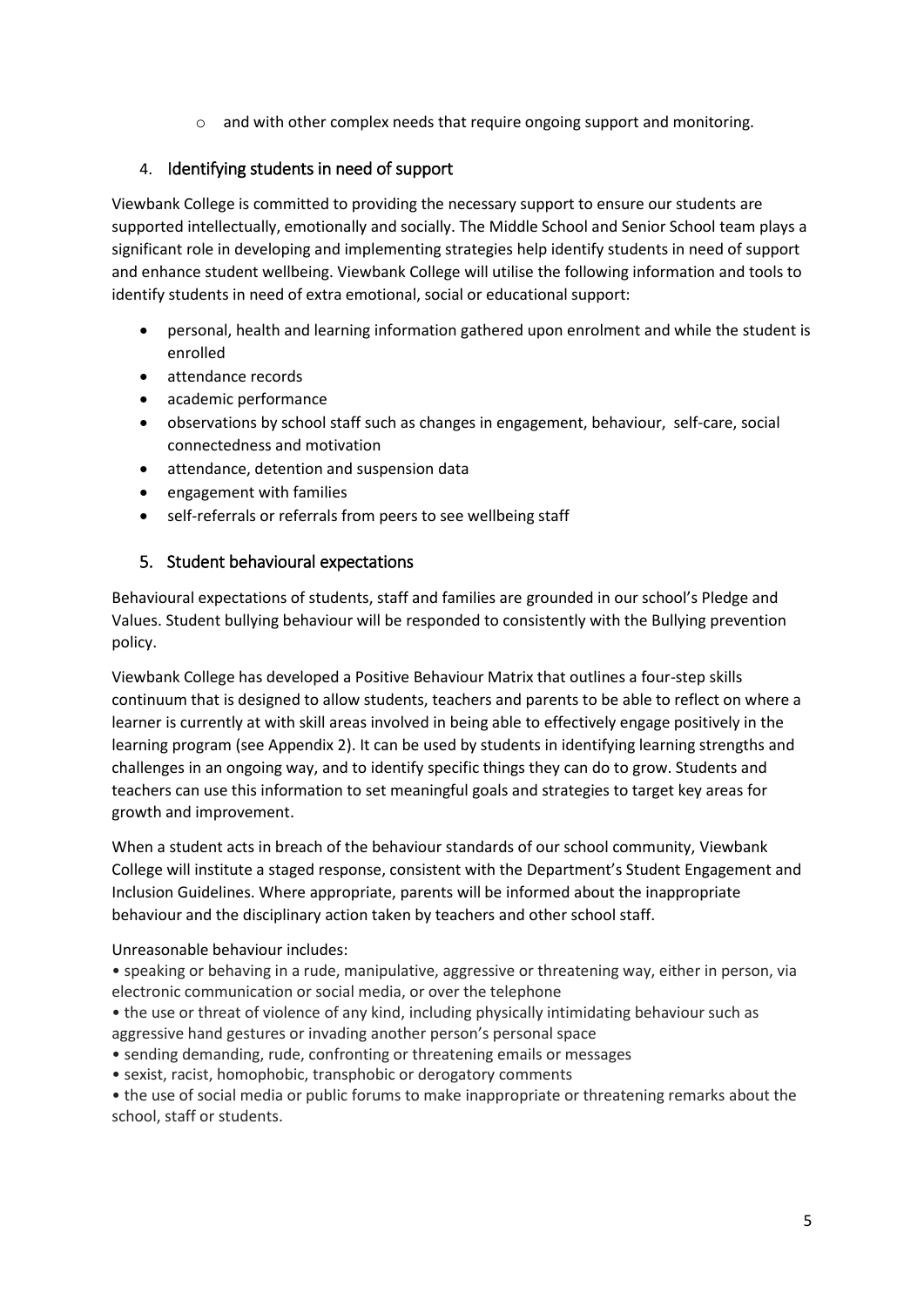Disciplinary measures may be used as part of a staged response to inappropriate behaviour in combination with other engagement and support strategies to ensure that factors that may have contributed to the student's behaviour are identified and addressed. Disciplinary measures at our school will be applied fairly and consistently in combination with relevant reflection and education. Students will always be provided with an opportunity to be heard.

Disciplinary measures that may be applied include:

- Verbal/written warnings to a student that their behaviour is inappropriate
- teacher controlled consequences such as moving a student in a classroom or other reasonable and proportionate responses to misbehaviour
- withdrawal of privileges
- withdrawal from class
- referral to House Leader/Head of House
- issuing of an 'Official College Warning'
- restorative conversations and mediation meetings
- **•** detentions
- **•** behaviour reviews
- **•** suspension
- expulsion
- report to Victoria Police

Suspension and expulsion are measures of last resort and may only be used in particular situations consistent with Department policy, available at:

http://www.education.vic.gov.au/school/principals/spag/participation/pages/engagement.aspx

Corporal punishment is prohibited in our school and will not be used in any circumstance.

#### 6. Engaging with families

Viewbank College values the input of parents and carers, and we will strive to support families to engage in their child's learning and build their capacity as active learners. We aim to be partners in learning with parents and carers in our school community.

We work hard to create successful partnerships with parents and carers by:

- ensuring that all parents have access to our school policies and procedures, available on our school website and in school documentation on Compass
- maintaining an open, respectful line of communication between parents and staff, supported by our Communicating with School Staff policy.
- providing parent volunteer opportunities so that families can contribute to school activities
- involving families in school decision making via; the College Council and its sub-committees; various 'Friends of Viewbank' parent groups including Health and Wellbeing, Performing and Visual Arts, STEAM (Science Technology Engineering Arts and Mathematics) and Music; annual Community Forum with teachers, students and parents.
- coordinating resources and services from the community for families
- coordinating Year 7 parent welcome evening and house based meet and greets
- Conducting two Parent/Teacher/Student conference evenings lead by students as a way of demonstrating their learning journey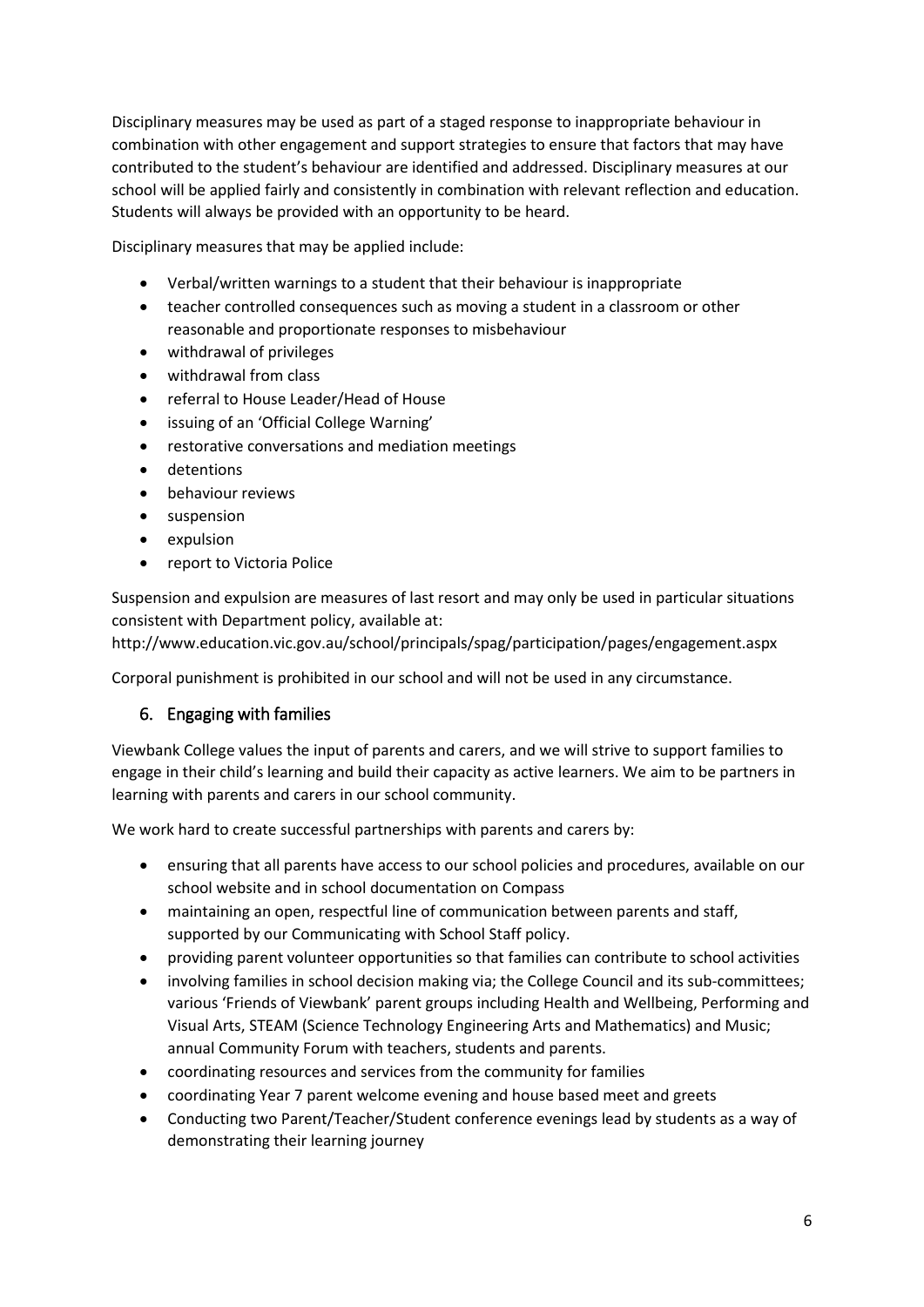- Running information nights and online forums for students making subject choices and decisions in the school transitions and pathways
- including families in Student Support Groups, and developing individual plans for students.

#### 7. Shared Expectations - Engaging Students in a Positive Learning Environment

#### **All members of our school community have a right to experience a safe and supportive school environment. We expect that all students, staff, parents and carers treat each other with respect and dignity.**

#### **Staff Responsibility**

Staff are expected to:

- Model the College Pledge and Values and ensure a positive and respectful learning environment.
- Work collaboratively with students.
- Maintain a respectful and caring approach to students in line with our pledge.
- Establish fair and consistent practices.
- Be responsible for managing their classes and following up with restorative conversations.
- Set Classroom Rights and Responsibilities (as a reference, start with the Student Code of Conduct) with students.
- Ensure that the curriculum and teaching practices assist all students in their learning
- Create stimulating learning in the classroom.
- Acknowledge student effort and achievement with positive reinforcement and feedback.
- Communicate with parents regarding outstanding work.

In terms of attendance and in compliance with Department procedures staff will:

- Promote regular attendance with all members of the College community.
- Monitor and follow up on student absences. Alert House Leaders to patterns of absences.
- Mark the roll accurately in all classes at the beginning of the lesson on Compass.

#### **Student Rights and Responsibilities**

Students have the right to:

- participate fully in their education
- feel safe, secure and happy at school
- learn in an environment free from bullying, harassment, violence, discrimination or intimidation
- express their ideas, feelings and concerns

Students are expected to participate fully in their educational program by:

- Do their best to work to their potential.
- Complete and submit set tasks on time.
- Understand that time on task is the expectation.
- Seek help if they are having difficulties.
- Bring all required materials to class.
- Never interrupt the learning of other students.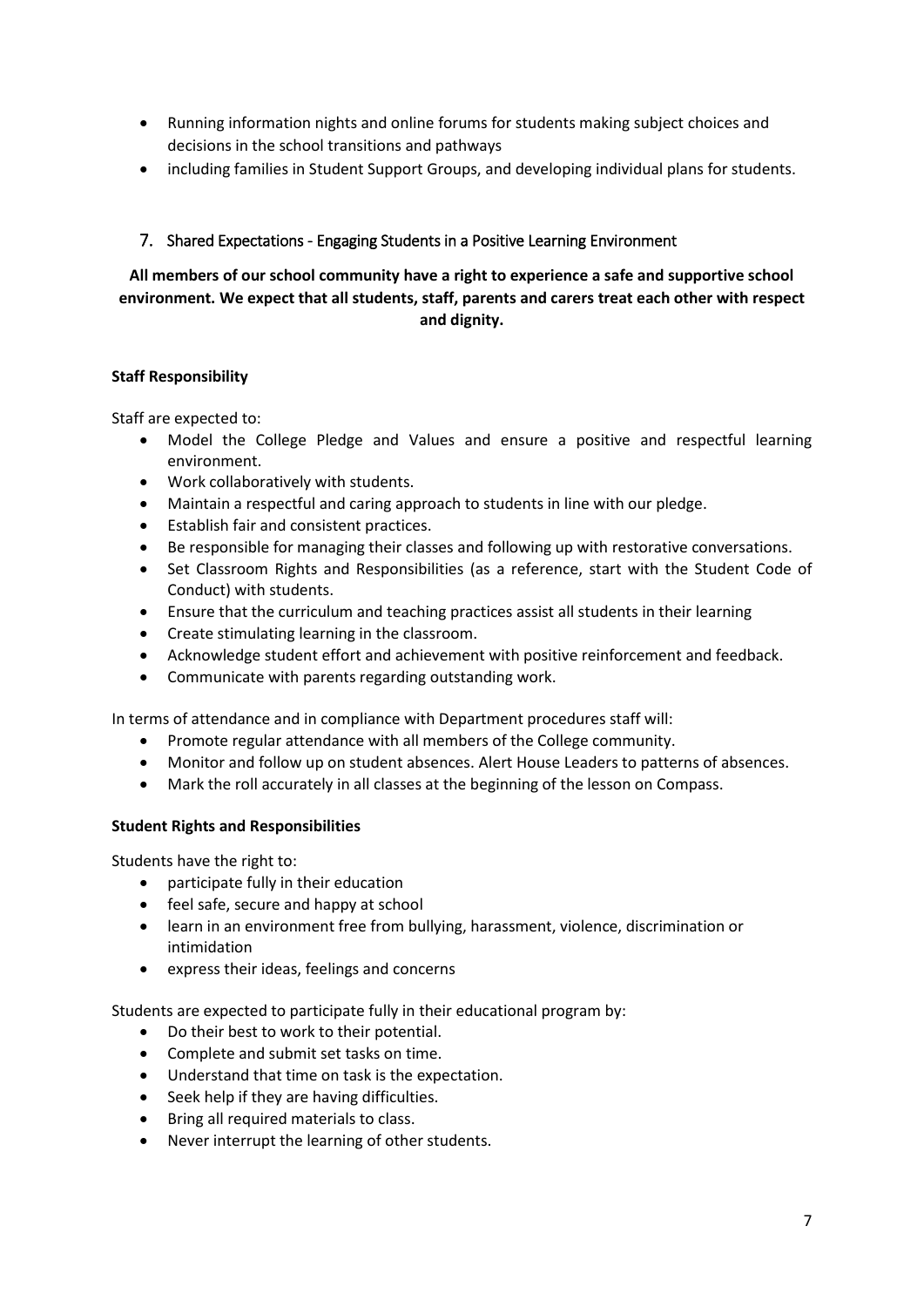- display positive behaviours that demonstrate respect for themselves, their peers, their teachers and members of the school community
- respect the right of others to learn

In terms of attendance, all students are expected to:

- Come to school every school day throughout the school year.
- If students cannot attend their parents/guardian must provide a suitable written explanation, preferably via Compass, but email or written note to the College are acceptable.
- Reason for absence should be illness or circumstances beyond the student's control.
- At VCE no more than ten percent unapproved absence per unit.

**Students who may have a complaint or concern about something that has happened at school are encouraged to speak to their parents or carers and approach a trusted teacher or their House Leader. They can use the Incident Report Template in Appendix 1.**

#### **Parent Responsibility**

Parents are expected to:

- Promote positive educational outcomes for their children by taking an active interest in their child's educational progress.
- Cooperation with the College, including regular communication with the College staff regarding their child's learning and wellbeing.
- Actively support their child's engagement in the College environment.

In regards to attendance, parents are expected to:

- Ensure that their child attends school at all times when the College is open for instruction.
- Ensure that their child is on time for school each day.
- Notify the College of their child's absence as soon as possible on the first day of the child's absence and also provide a written explanation through Compass, email or written note.
- Ensure that the contact details for the child are correct and up to date.
- Check Compass on a regular basis, especially the newsfeed, Learning Tasks and attendance of their child.

#### 8. Evaluation

Viewbank College will collect data each year to understand the frequency and types of wellbeing issues that are experienced by our students so that we can measure the success or otherwise of our school based strategies and identify emerging trends or needs.

Sources of data that will be assessed on an annual basis include:

- **•** Student Attitude to School survey data
- Other specific student surveys (eg. Respectful Relationships)
- Wellbeing Counsellor referrals/Outside agency referrals
- Incidents data
- Compass chronicle data
- School reports
- Parent survey
- Staff survey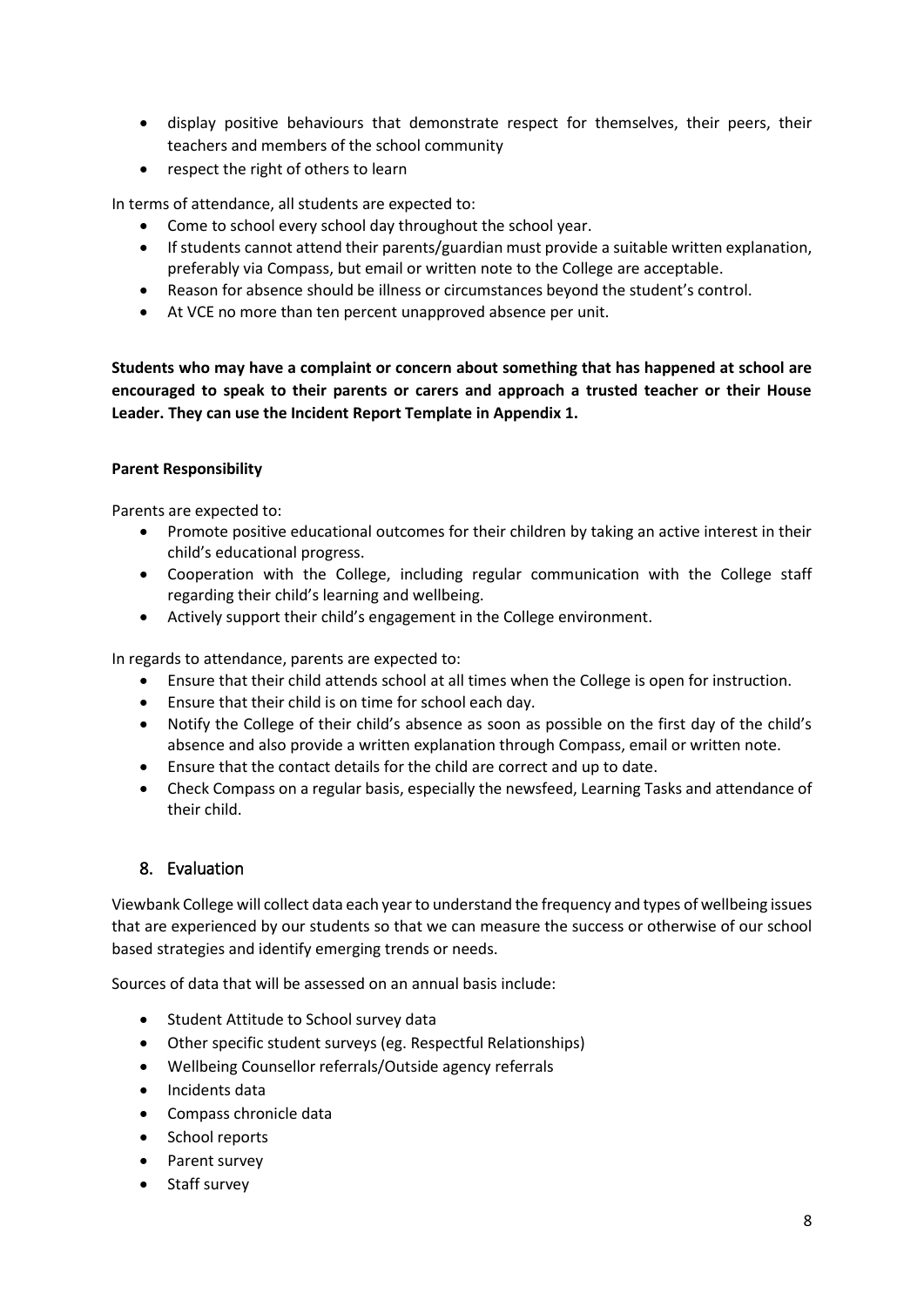- Case management
- CASES21 (DET administration system)
- School Online Case System

### FURTHER INFORMATION AND RESOURCES

Other related policies including:

- o Statement of Values [and School Philosophy](https://www.viewbank.vic.edu.au/wp-content/uploads/2021/05/Statement-of-Values-and-School-Philosophy.pdf)
- o Bullying [Prevention](https://www.viewbank.vic.edu.au/wp-content/uploads/2021/05/Bullying-Prevention.pdf)
- o [Child Safe Standards](https://www2.education.vic.gov.au/pal/child-safe-standards/policy)

# REVIEW CYCLE

This policy was last updated and endorsed by College Council on 05/05/2021 and is scheduled for review in May 2024.

Appendix 1

Incident Report Template

Appendix 2

Insert Positive Behaviour Matrix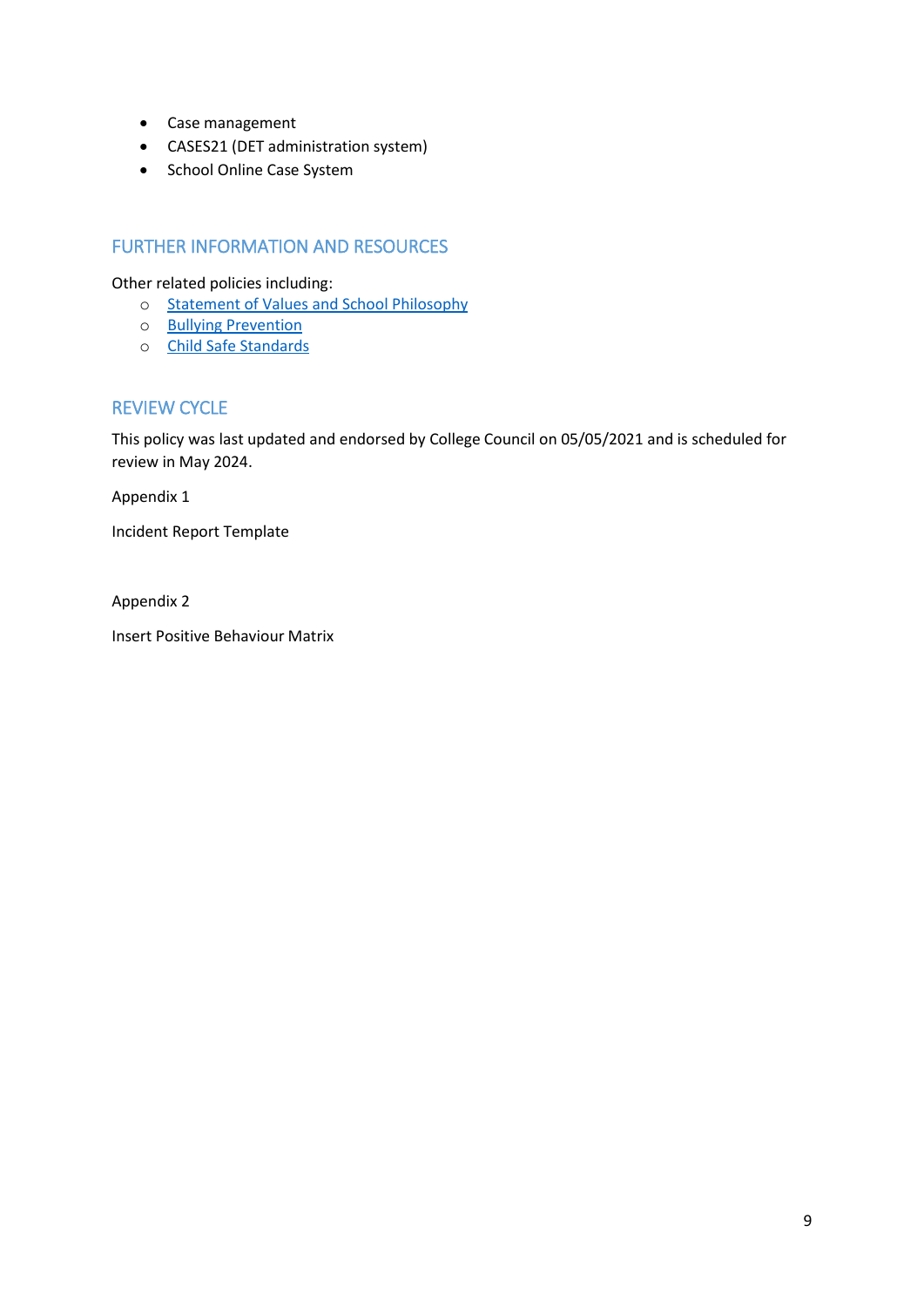

| Name:       |                                                                |  |  |  |  |  |  |  |
|-------------|----------------------------------------------------------------|--|--|--|--|--|--|--|
| Date:       |                                                                |  |  |  |  |  |  |  |
| Year Level: |                                                                |  |  |  |  |  |  |  |
|             | House: Hydra / Ignis / Stella / Terra                          |  |  |  |  |  |  |  |
|             | Launch Class: 1 / 2 / 3 / 4 / 5 / 6 / 7 / 8 / 9 / 10 / 11 / 12 |  |  |  |  |  |  |  |
|             |                                                                |  |  |  |  |  |  |  |

**What happened?**

**Who was involved?**

**Where did this take place?**

**Is there anyone else that may be affected by this incident? How?**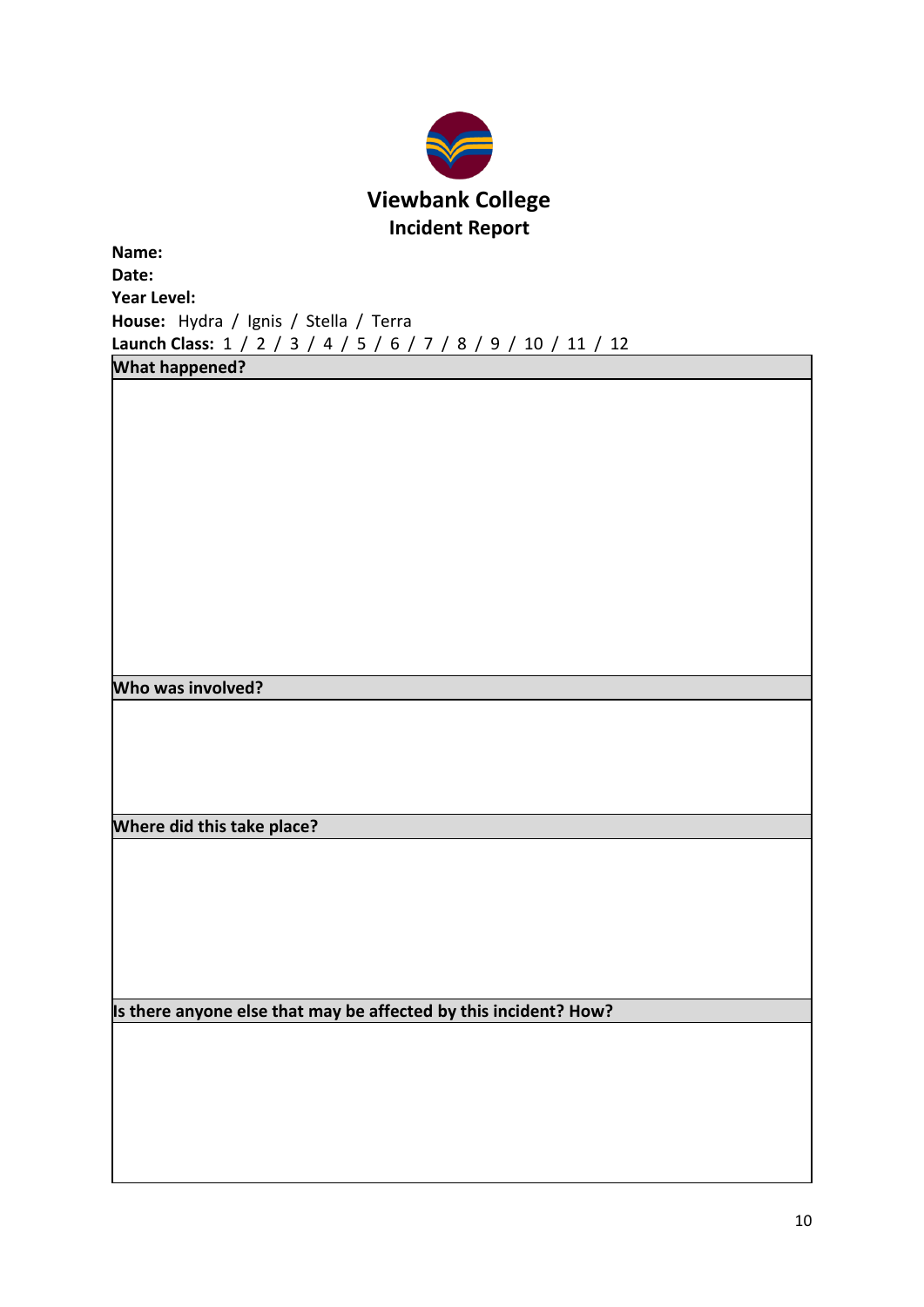**How are you feeling about this incident?**

**How can this issue be resolved?**

**Student Signature:**